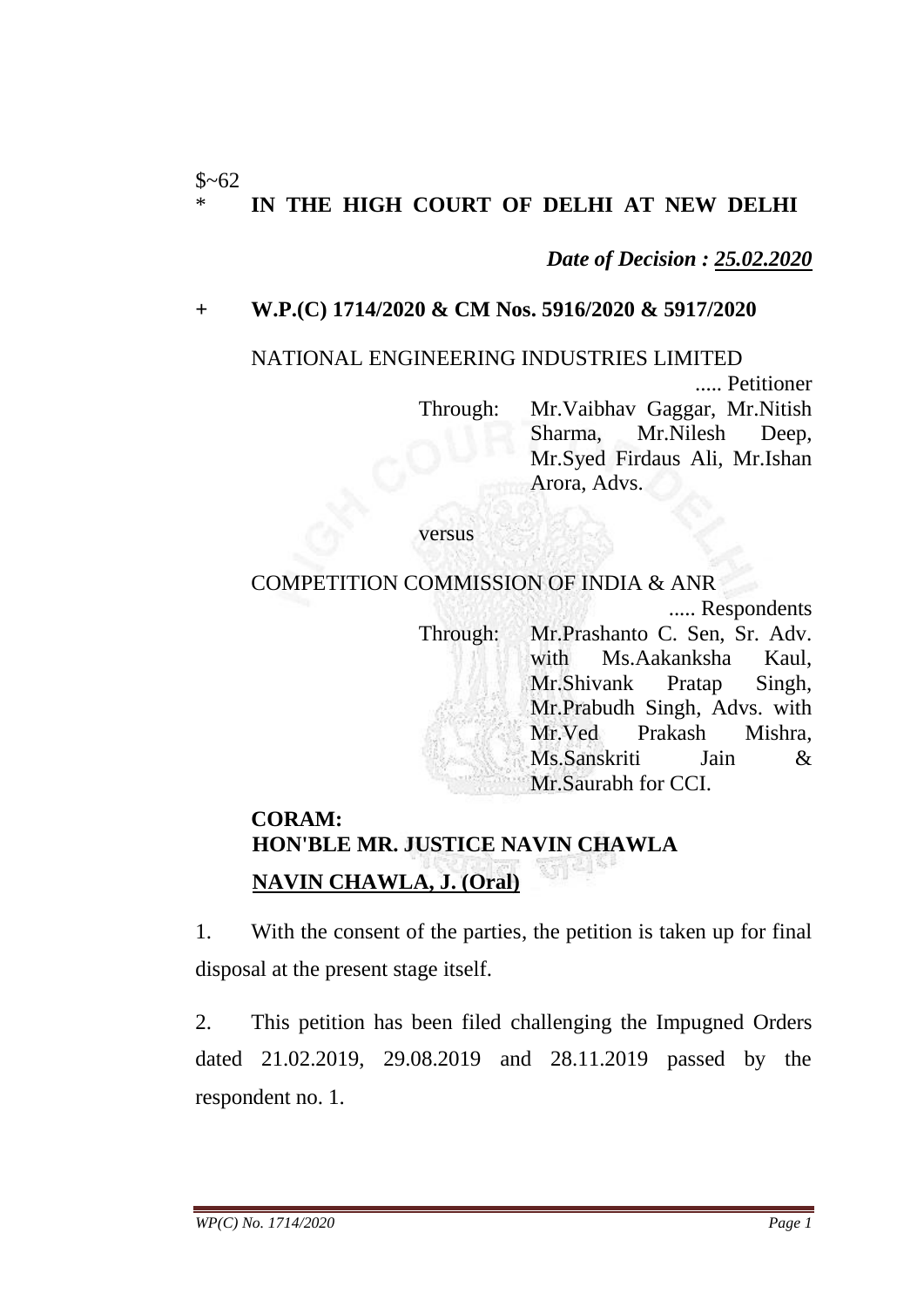3. By the Impugned Order dated 21.02.2019, the respondent no. 1 was pleased to order further investigation on the *Suo Moto* Case No. 07(2) of 2014 alleging cartelisation in the supply of Bearings (Automotive and Industrial) to the Original Equipment Manufacturers (OEMs). By the Impugned Order dated 29.08.2019, the respondent no. 1 issued notice under Section 48 of the Competition Act, 2002 ('Act') *inter alia* against the petitioner purportedly based on the Reports submitted by the Director General, directing the petitioner to furnish their financial statements for the Financial Years 2009-2010 till 2011- 2012.

4. By the Impugned Order dated 28.11.2019, the respondent no. 1 was pleased to dismiss the application of the petitioner seeking recall/review of its Show Cause Notice dated 29.08.2019.

5. The submission of the learned counsel for the petitioner is that in the Main Investigation Report dated 21.06.2019 of the DG as also in the Supplementary Report dated 16.08.2019, there was no adverse finding against the petitioner. Though the respondent no. 1 in its notice dated 29.08.2019 records that the Director General in its Reports has *inter alia* identified the petitioner to be liable under Section 48 of the Act, a bare reading of the Reports does not substantiate any such finding. It was for this reason that the petitioner filed an application seeking recall of the said notice. While dismissing the application vide Impugned Order dated 28.11.2019, the respondent no. 1 placed reliance on paragraph 5.3.2 of the Supplementary Report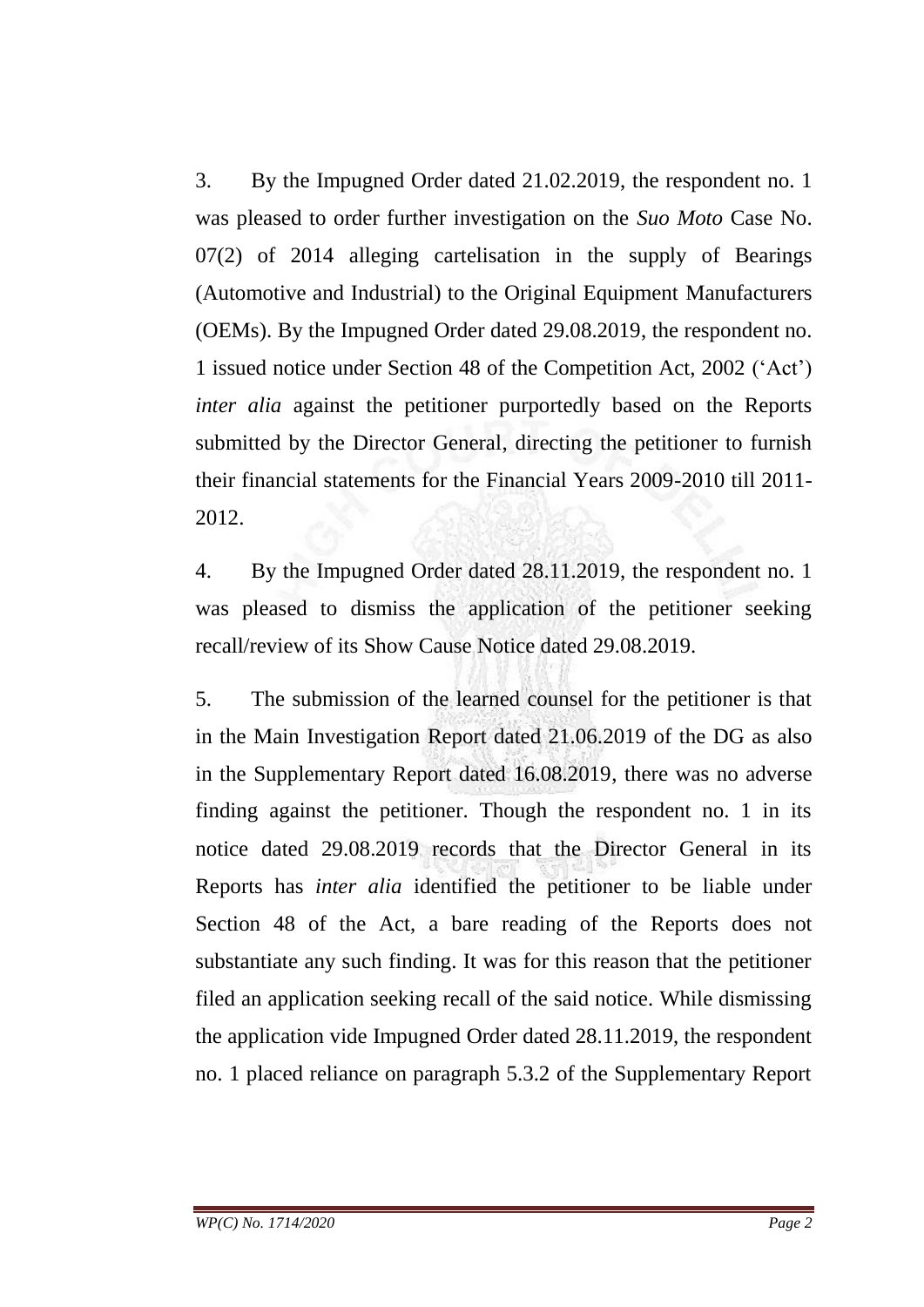of the DG to support its conclusion that there was a finding of contravention of the provisions of the Act, even against the petitioner.

6. Paragraph 5.3.2 of the Supplementary Report of the DG is reproduced hereinbelow:-

> *"NTN has further stated at that time (2006-2007) NTN had technical collaboration relationship with National Engineering Industries Ltd. ("NEI") located in India. In September 2007 and October 2007, NTN submitted its quotation assuming that NTN would supply the bearings produced in India by NEI to the Nissan factory in India. As a result, in December 2007 Nissan decided to purchase from NTN the products manufactured by NEI for it production in India."*

7. A reading of the above extract clearly shows that the same does not, in any manner hold the petitioner to be guilty of violating any of the provisions of the Act. It merely records that the petitioner has a relationship with NTN Corporation, Japan ('NTN').

8. In view of the above, without any further material before respondent no. 1, even the *prima facie* conclusion could not have been reached by the respondent no. 1 that the petitioner has violated the provisions of the Act or is liable to be proceeded under Section 48 of the Act.

9. This Court vide Judgment dated 27.04.2015 in LPA 733/2014 titled *Google Inc. & Ors. vs. Competition Commission of India & Anr.,* observed that even at the stage of ordering investigation under